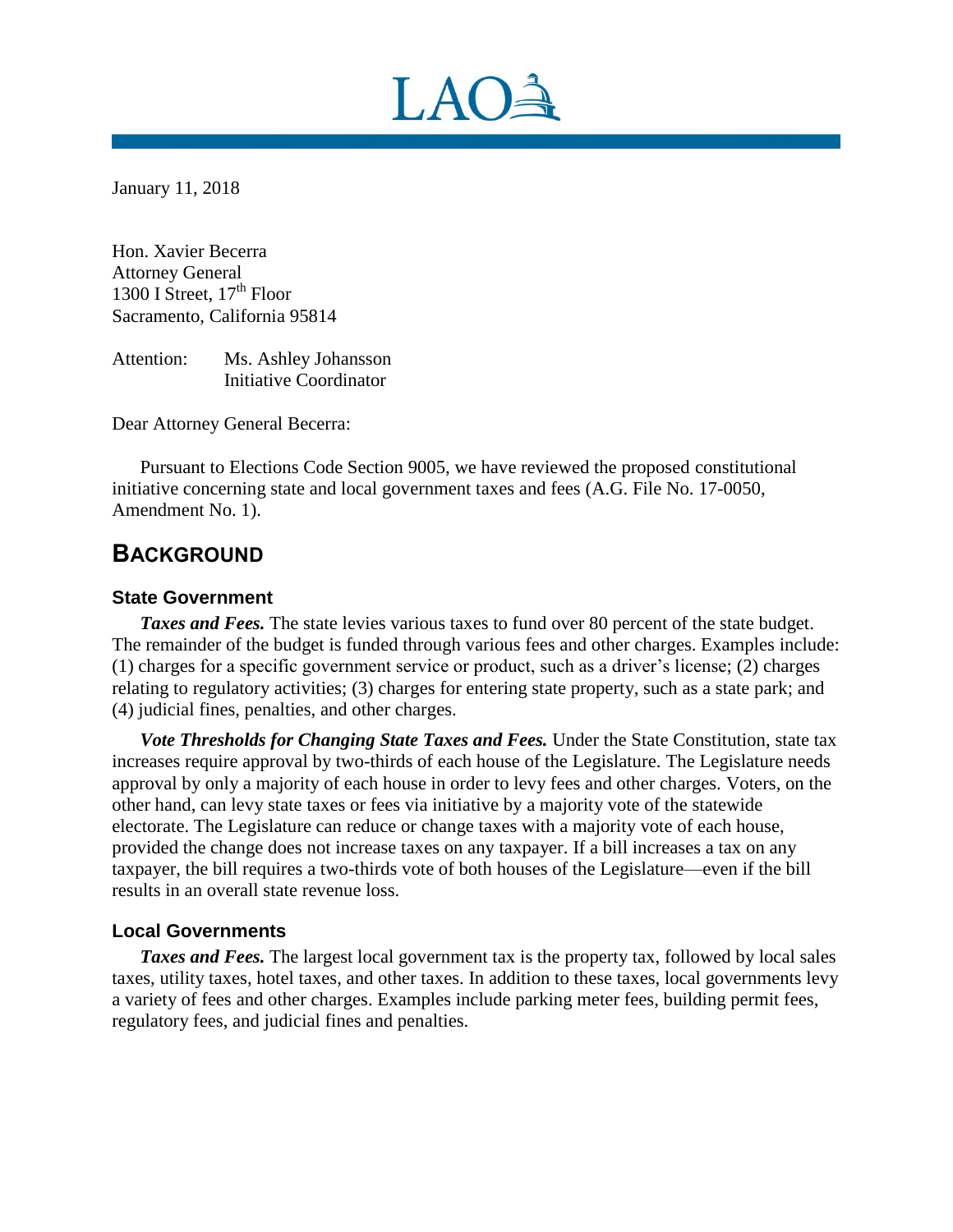*Vote Threshold for Changing Local Taxes and Fees.* In order to increase taxes, the State Constitution generally requires that local governments secure a two-thirds vote of their governing body—for example, a city council or county board of supervisors—as well as approval of the electorate in that local jurisdiction. "General taxes"—that is, taxes levied by cities and counties for any purpose—may be approved by a majority vote of the electorate. On the other hand, "special taxes"—that is, any taxes levied by schools or special districts or taxes levied by cities and counties for specified purposes—require a two-thirds vote of the electorate. Citizen initiatives that increase taxes must secure the same vote of the electorate—majority vote for general taxes and two-thirds vote for special taxes—as those placed on the ballot by local governing bodies.

Fee increases, on the other hand, generally may be approved by a majority vote of the local governing body and do not require voter approval. (Exceptions include certain property-related fees which require voter approval.) Citizen initiatives changing fees must be approved by a majority vote of the electorate.

### **PROPOSAL**

This measure amends the State Constitution to change the rules for how the state and local governments can impose taxes, fees, and other charges.

#### **Taxes**

*Expands Definition of Tax.* The measure amends the State Constitution to expand the definition of taxes to include some charges that state and local governments currently treat as nontax levies. As a result, the measure would increase the number of revenue proposals subject to the higher state and local vote requirements for taxes. Specifically, regulatory fees and fees charged for a government service or product would have to more closely approximate the payer's actual costs in order to remain fees. Certain charges retained by or payable to nongovernmental entities would also be considered taxes under the measure. In addition, certain charges imposed for a benefit or privilege granted the payer but not granted to those not charged would no longer be considered fees.

*Increases Vote Thresholds for Some Local Taxes.* The measure increases the vote thresholds for increasing some local taxes. Specifically, the measure requires that increases in local general taxes be approved by a two-thirds vote of the electorate whether sought by local governments or by citizen initiative. Any local government tax approved between January 1, 2018 and the effective date of this measure would be nullified unless it complies with the measure's new vote threshold and other rules described below.

*Allowable Uses of Revenues Must Be Specified in Certain Cases.* The measure requires tax measures to include a statement of how the revenues can be spent. If the revenue is to be used for general purposes, the law must state that the revenue can be used for "unrestricted general revenue purposes." These requirements would apply to increases in state and local taxes. In the case of local government taxes, the measure requires that a statement of allowable uses be included in the ballot question presented to voters. Any change to the statement of allowable uses of revenue would have to be passed by (1) a two-thirds majority of both houses of the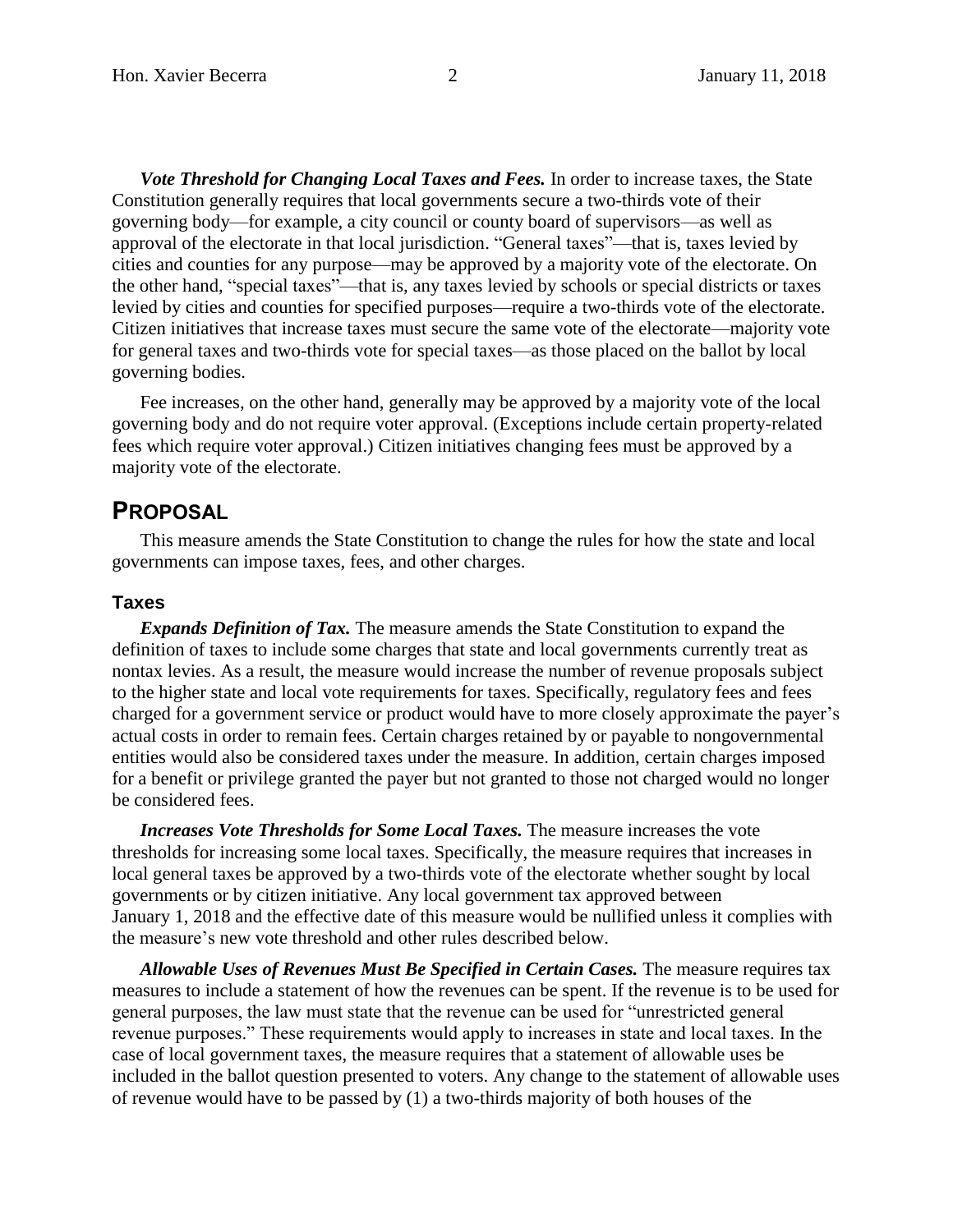Legislature in the case of state taxes, (2) a two-thirds vote of the local governing body and twothirds vote of the electorate in the case of local government taxes, or (3) a two-thirds vote of the electorate in the case of local citizen initiative taxes.

### **Local Government Fees**

**Increases Vote Thresholds for Certain Local Government Fees.** The measure requires that increased fees and other charges be approved by either a two-thirds vote of a local governing body in the case of local government fees or a two-thirds vote of the electorate in the case of local citizen initiative fees. The measure also provides that fees and other charges levied by a local governing body may be overturned via referenda. (The measure would not change vote thresholds and rules for developer fees and property assessments imposed on parcels.)

#### **Other Provisions**

*State Regulations Containing Tax or Charge Must Be Approved by Legislature.* **Under the** measure, state regulations containing increased taxes or fees would not take effect unless the Legislature passes a law approving the regulation. (This requirement would not apply to regulations implementing laws that were already approved by the Legislature.) If the regulation contains a tax, the bill allowing the regulation to remain in place must be passed by a two-thirds majority of both houses of the Legislature. The measure allows emergency regulations to take effect for up to 120 days without approval of the Legislature.

## **FISCAL EFFECTS**

*Reduced State Tax Revenue.* By increasing the number of revenue measures subject to a two-thirds vote of both houses of the Legislature, the measure makes it harder for the Legislature to increase certain state revenues. The amount of reduced state revenue under the measure would depend on various factors, including future court decisions that could change the number of revenue measures subject to the higher vote requirements. The fiscal effects also would depend on future decisions made by the Legislature. For example, requirements for legislative approval of regulations that increase taxes or fees could result in reduced revenue depending upon future votes of the Legislature. That reduced revenue could be particularly notable for some state programs largely funded by fees. Due to the uncertainty of these factors, we cannot estimate the amount of reduced state revenue but the fiscal effects on state government likely would be minor relative to the size of the state budget.

*Reduced Local Government Tax and Fee Revenue.* By expanding the definition of taxes and increasing vote thresholds for certain taxes and fees, the measure makes it harder for local governments and initiative proponents to increase local revenues. The amount of reduced local government revenues would also depend on various factors, including the extent to which local governments would substitute developer fees and other majority-vote revenue sources for the revenue sources subject to a higher vote threshold under the measure. Roughly half of recently enacted sales, business, hotel, and utility general tax measures would have failed if the measure's increased vote threshold requirements were in effect, suggesting that the reduction in local tax revenue could be substantial.